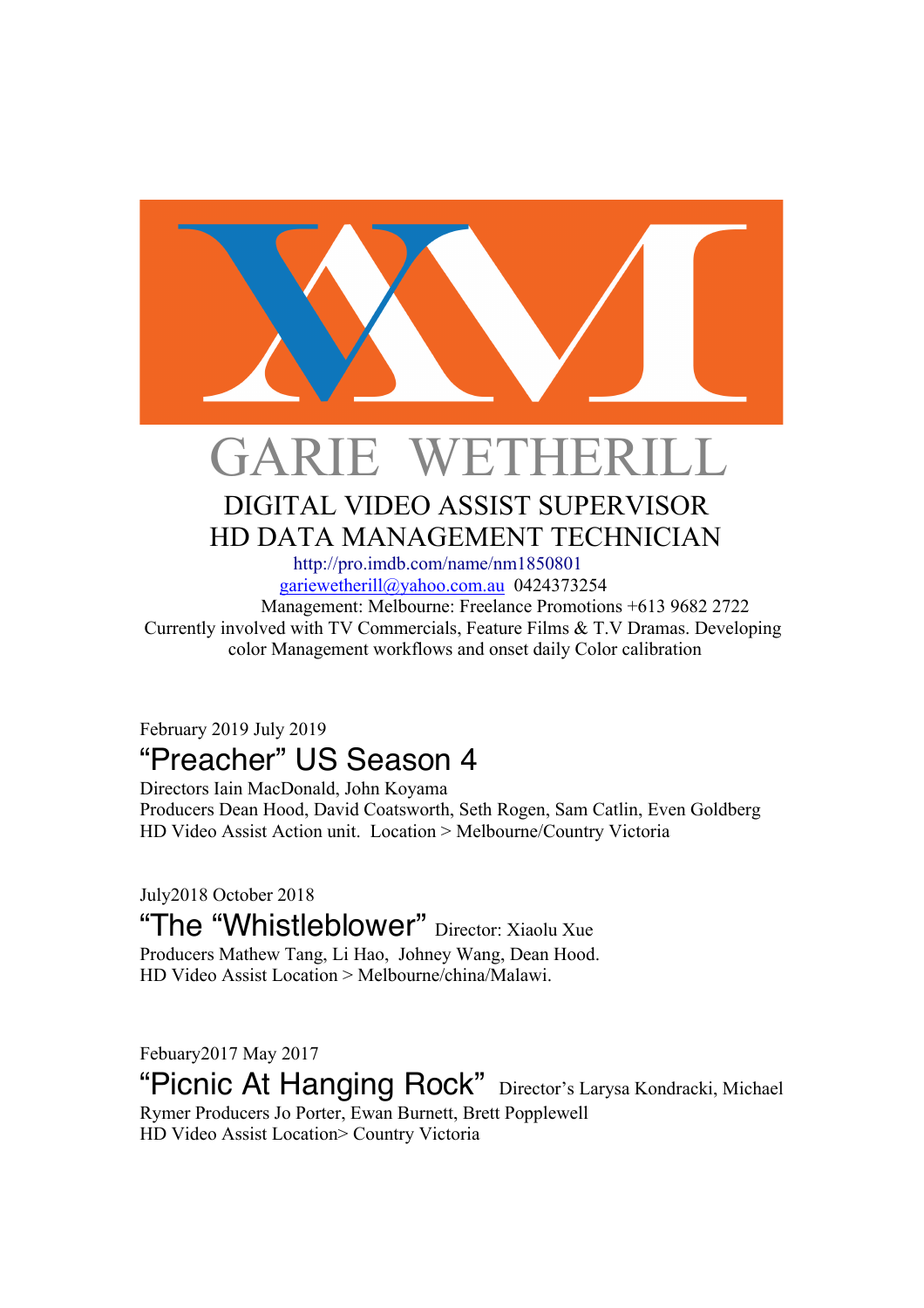July 2016-September2016

"The Leftovers" US Director: Craig Zobel Damon Lindelof, Tom Perrotta, Mimi Leder, Tom Spezialy, Peter Berg, Sarah Aubrey, Gene Kelly, Michael Ellenberg, Albert Berger, Ron Yerxa {HD Video Assist} Additional daily's Location >Melbourne

March 2012 April 2012 "I Frankenstein" US Director: Brad Martin Producers David Kern, Gary Lucchesi, Sydney Kimmel, Richard Wright {HD Video Assist } Action unit >Location Melbourne July 2011 September 2011

## "Mental" Director :PJ Hogan

Producers :Jerry Zucker, Janet Zucker ,Jocelyn Moorehouse, Todd Fellman {HD Video Assist } >Location Gold Coast Queensland April 2010 June 2010

#### "The Eye Of The Storm" Director: Fred Schepisi Producers: Greg Read , Sally Ayre-Smith, Antony Waddington {Key Video Assist Operator } >Location Melbourne, Sydney Queensland October 2009 November 2009

## "Eat Prey Love" US. Director: Ryan Murphy

Producers: Julia Roberts, Brad Pitt, Dede Gardner >Location: Indonesia Key Video Assist Operator {Indonesia} August 2009

# "Dont Be Afraid Of The Dark"US. Director: Troy Nixey

Producers: Stephen Jones, Guillermo del Toro >Location: Melbourne 2nd Unit Video Assist Operator Sept 2007 – March 2008

#### "The Pacific" US. Director: Graham Host, Jeremy Podeswa Producers: Tony Toh, Graham Host, Gene Kelly >Location: Melbourne & Country Victoria {key Video Assist Operator Red Unit Victoria & Far North Queensland August 2006 –December 2006

#### "Were The Wild Things Are"US. Director: Spike Jonze Producers: Vincent Landay Gary Goetzman >Location: Melbourne & Country Victoria {Creature & Puppeteer Video Assist} July 2005 - Sept 2005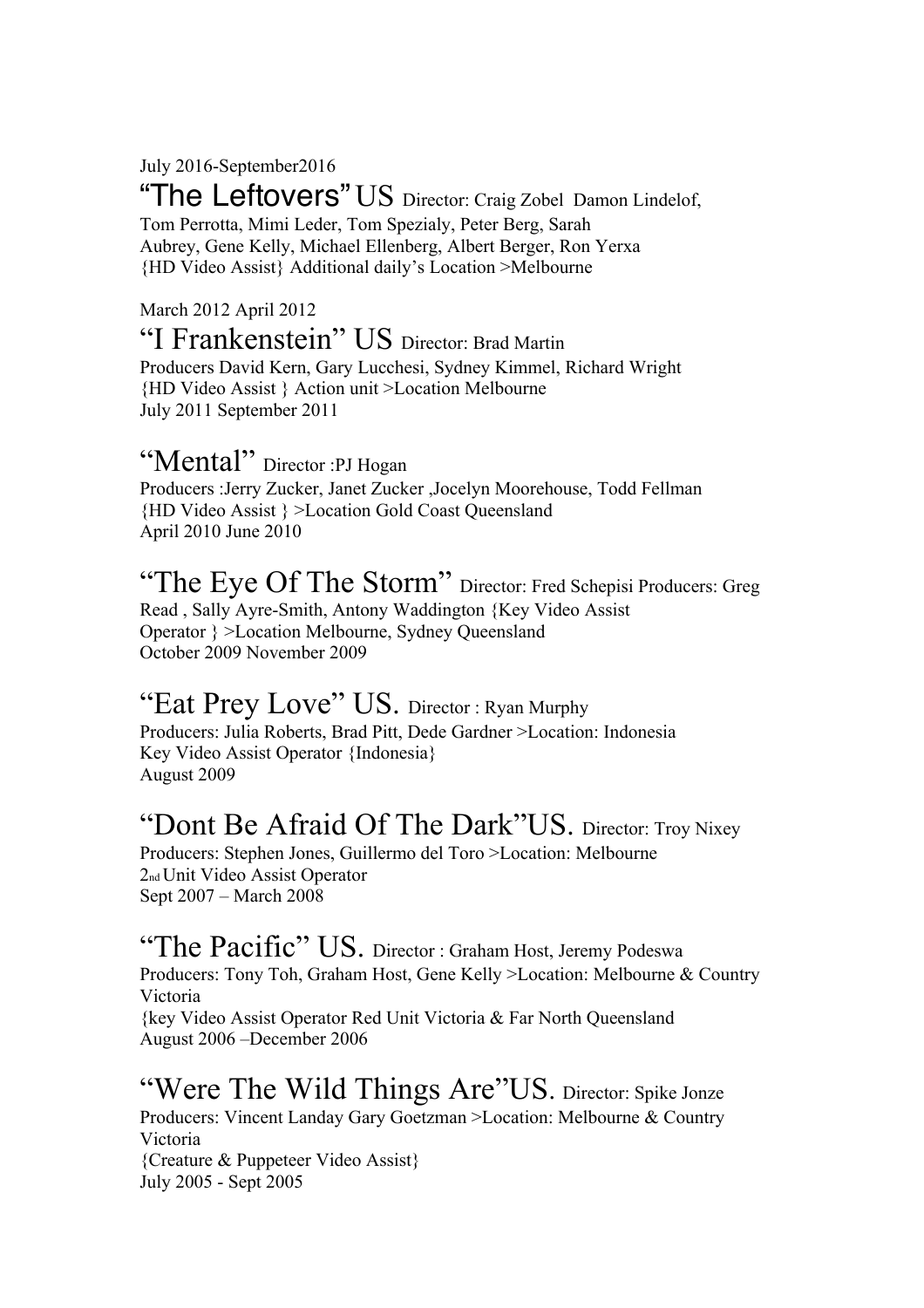## "Love & Other Disasters"UK : Director Alek Keshishian

Executive Producer: Luc Beson >Location: London Producers: Alison Owen, Steve Clark Hall {Key video assist Operator} Oct 2004 - Dec 2004

## "Revolver"UK Director: Guy Ritchie

Producers: Steve Clark Hall, Virginie Silla >Loc: London & The Isle of Man {Key Video Assist Operator} Sept 2004 - Nov 2004

#### Separate Lies" UKDirector: Julian Fellows

Producers: Steve Clark Hall, Christian Colson >Location: London & Paris {Key Video Assist} August 2004-Sept 2004

#### "De-lovely"US. Director: Irwin Winkler

Producers: Rob Cowen & Georgina Lowe {Assistant video assist London: key video assist Luxemburg} > Location: London & Luxemburg March 2003 - April 2003

## "The World of Tomorrow" US. Director: Kerry Conran

Producers: Jon Avnet, Aurelio De Laurentiis, Raffaella De Laurentiis >Location: London {Video Assist 2nd unit visual effects unit London} May 2002 - August 2002

## "Calendar Girls" UKDirector: Nigel Cole

{2nd Unit Video Assist} >Location: London Producers: Nick Barton & Suzanna Mackie >Location: Yorkshire & London {Key video Assist Operator} August 2002-November 2002

#### "The Heart of me"UK Director: Thaddeus O'Sullivan

Producers: Martine Pope & Gary Tuck Director: Thaddeus O'Sullivan {2nd Unit Video Assist} >Location: London Sept 2001 – Nov 2001

### "The Gathering"UK Director:Brian Gilbert

Producers: Marc Samuelson & Peter Samuelson >Loc: London & The Isle of Man {Key Video Assist} Jan 2001 - April 2001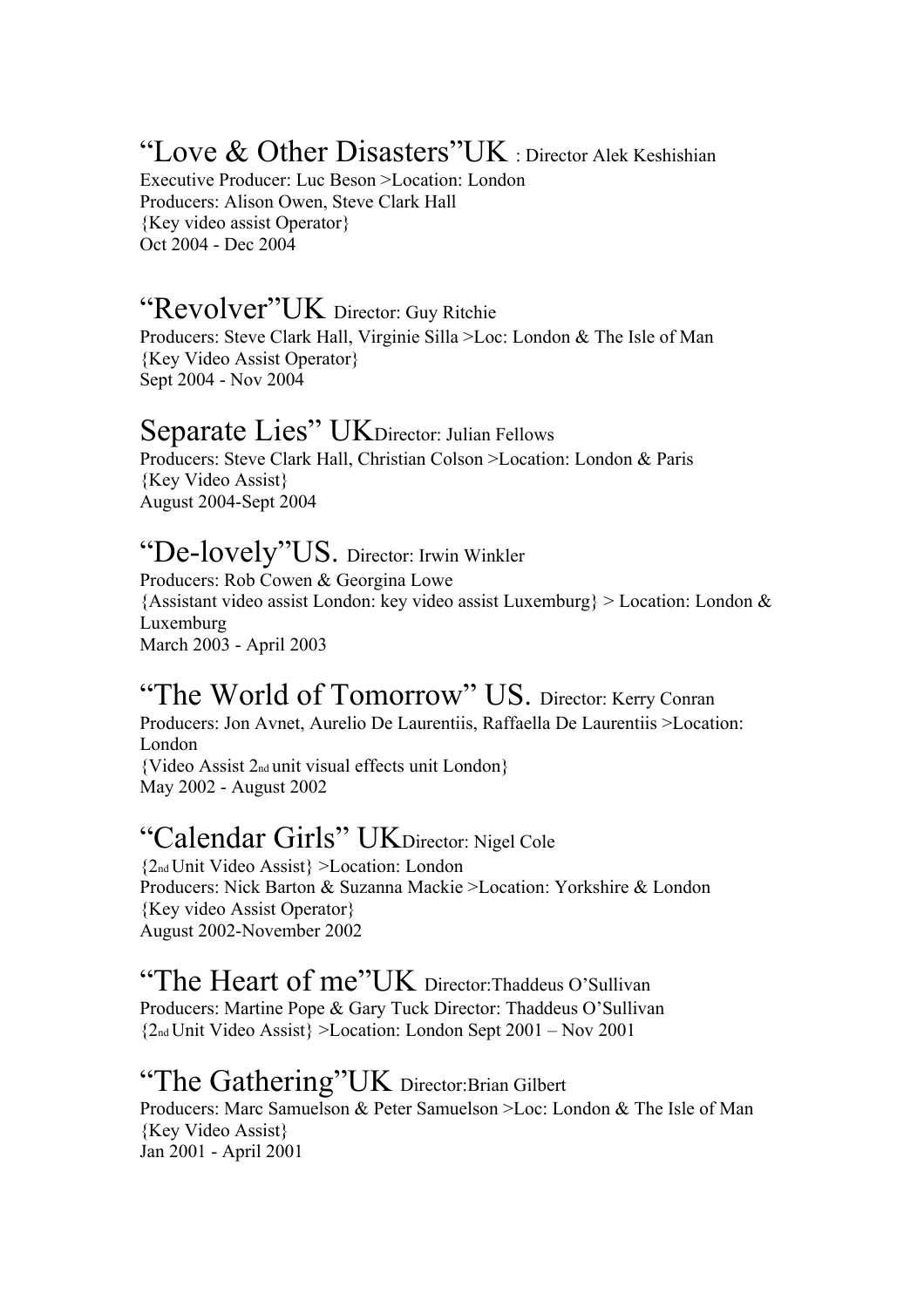"Dinotopia"US. Director: Marco Brambilla Producer: Bill Cartlidge >Location: England {2nd unit visual affects Video Assist} Nov 2000

## "My Wife Is an Actress" "Ma femme est. une actrice"FR Director: Yvan Attal

Producers: Claude Berri &TimothyBurrill >Location: London {Key Video Assist London unit} Sept 2000

## "The Monkey King"US - SPX Unit: Director: Michael Brewster

Producer: Mike Harding Key Video Assist SFX unit >Location: Bray Studios, Berkshire May 1999 – July 1999

#### "Gangster No.1"UK Director: Paul McGuigan

Producers: Norma Heyman & Jonathan Cavendish >Location: London Hertfordshire {Key Video Assist} Feb 1999 - April 1999

## "The End of The Affair"UK Director: Neil Jordan

Producer: Steven Woolley >Location: England {Assistant Video Assist } Garie Wetherill

Garie Wetherill TELEVISION COMMERCIALS: From 2016

EXITFILMS: PERRY WESTWOOD WATTLE PAINTS MARK MOLLOY QANTAS BEN SAUNDERS SPIRIT OF TASMANIA

#### THE FEDS: GRAEME BURFOOT WOOLWORTH'S

THE SWEETSHOP: JOEL HARMSWORTH BANK OF MELBOURNE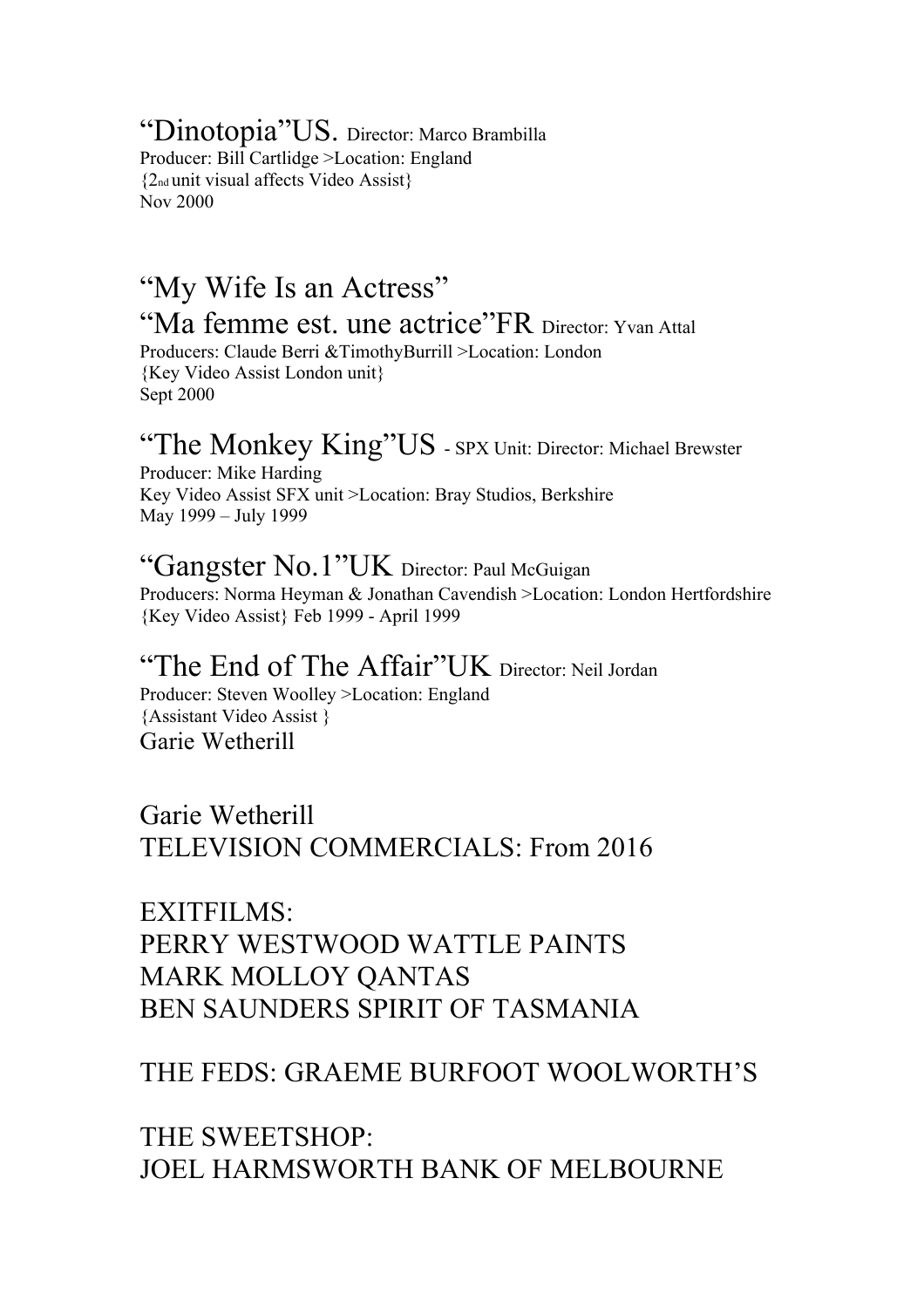EVOLIS JOHN S PARK MAZDA CAMPBELL HOOPER DAVID JONES NICK KELLY SPORTS BET JAMES HAMWORTH LAMINEX FINCH: DAEL OATES CROWN BET ALYSAMCCLELLAND SAMSUNG/NETFLIX ALEX ROBERTS AFL YIANNI WARNOCK AGL

STUFF AND NONESENSE: STEVE SAUSSEY BP AUSTRALIA

AIRBAG PRODUCTIONS: TOV BELLING INFINITY

GUILTY/SQUARE BOX: AK GG MILD

THE OTTO EMPIRE: CAMERON HIRD HOME HARDWEAR

ROTOR STUDIO: SCOTT BRADLEY TOYOTA

COLLIDER FILMS: BEN BRIAND STOCKLAND

RADICAL MEDIA: ROSEY VEDA

PLAZA FILMS: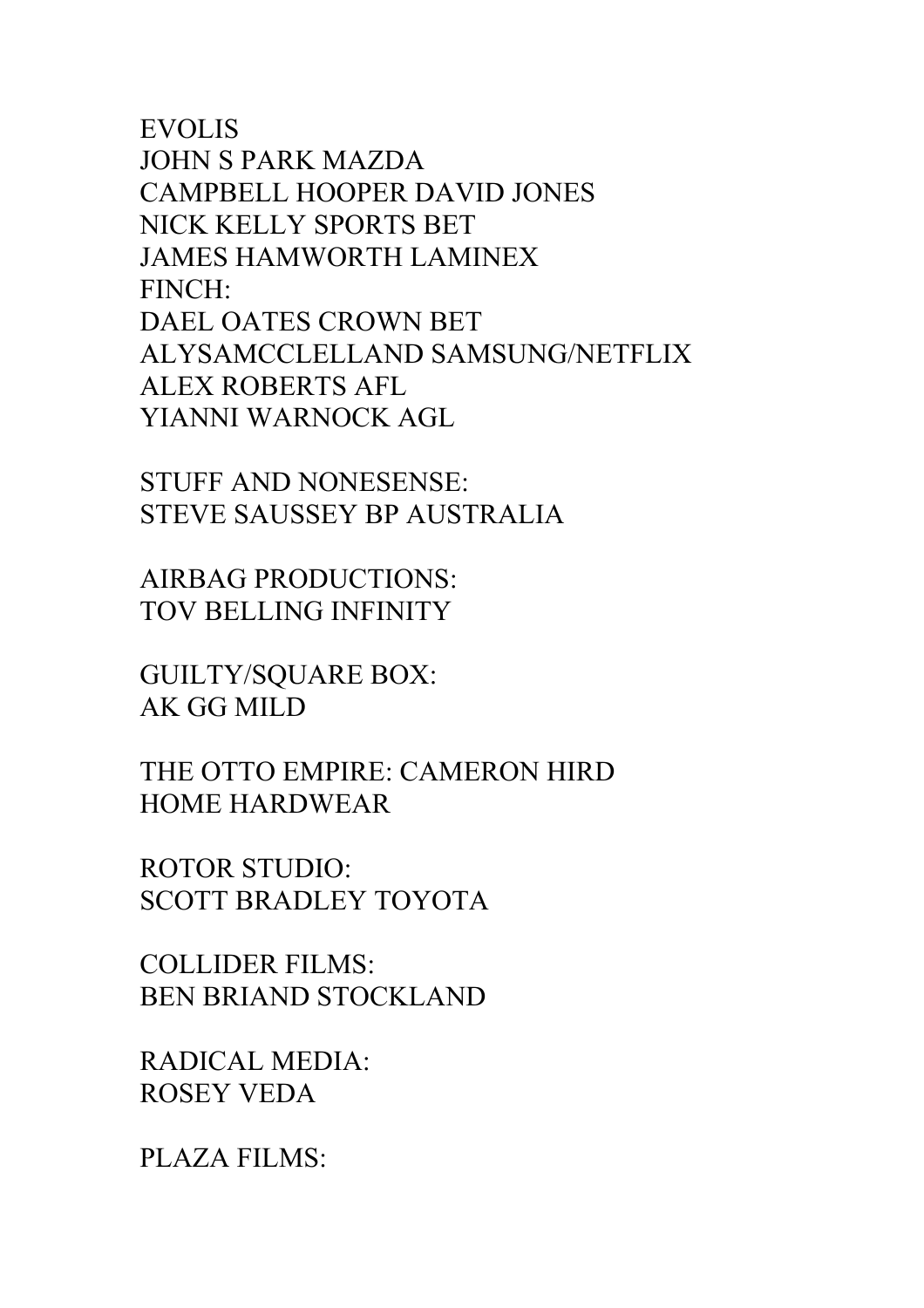## PAUL MIDDLEDITCH ICE BREAK, JOHN WEST,WILLIAM HILL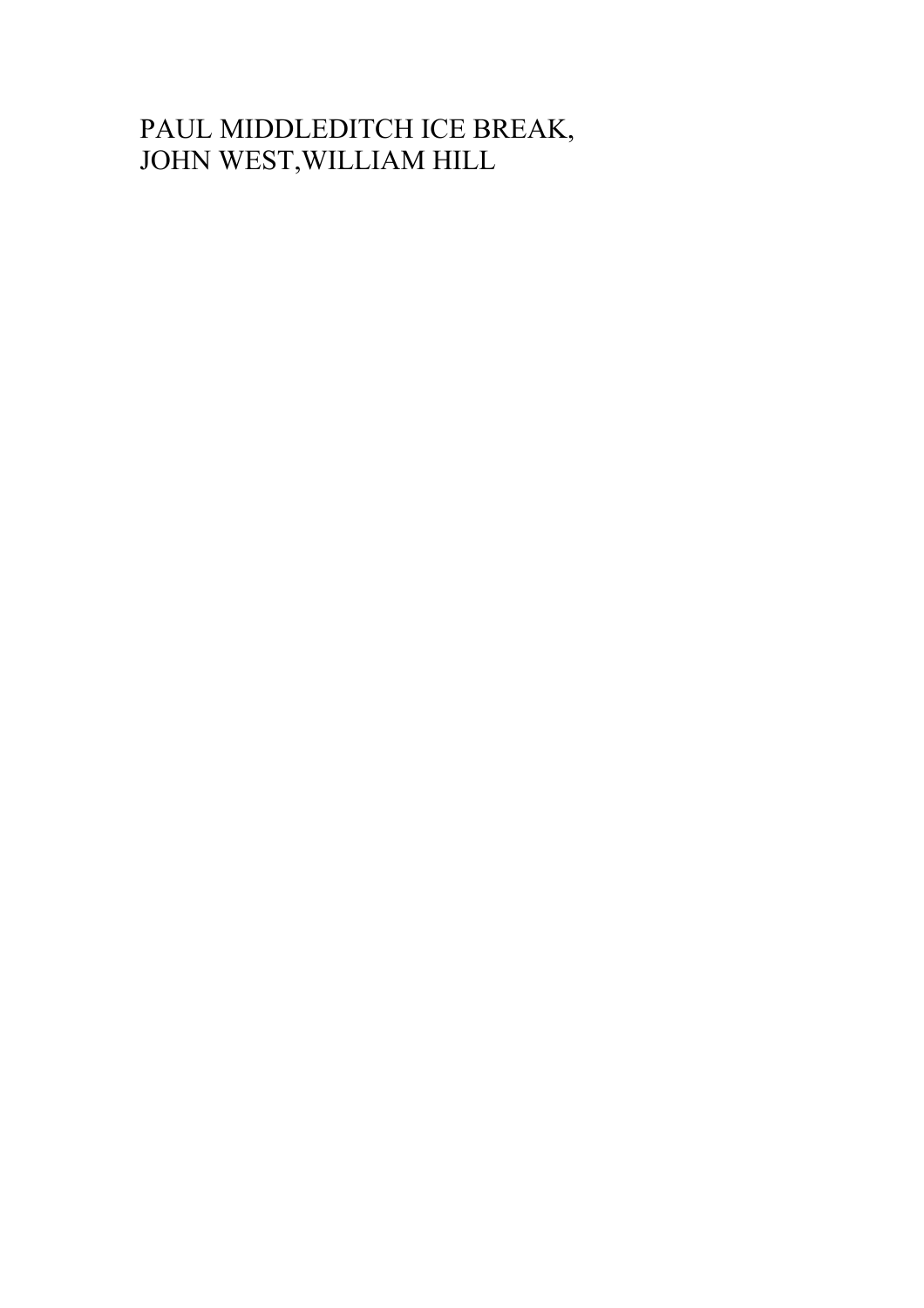

In addition Garie owns a multitude of video equipment LCD monitors, video mixers.

Digital video playback system with FCP X Edit